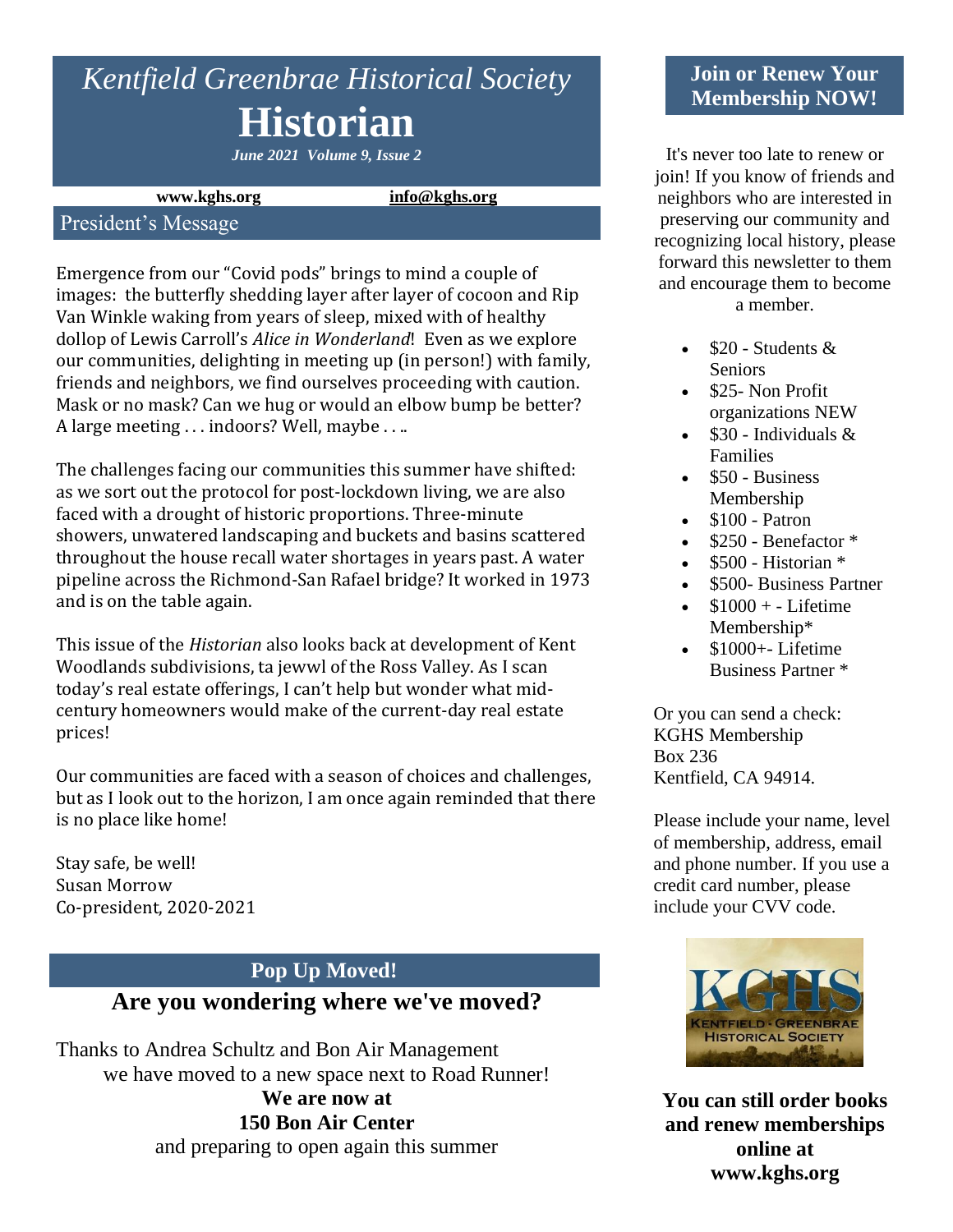### **The Birth of Kent Woodlands**

 **Excerpts From "In the Heart of Marin" by Dewey Livingston p. 212-231**

As the twentieth century progressed, the population of Marin County grew. Automobile traffic increased, new highways were built, a grand new bridge spanned the Golden Gate, and modern living became the trend of the day. Despite the Great Depression, the lure of Marin County cast a spell on the Bay Area residents and others from near and far. From 1936 to 1946, the lower Ross Valley saw two major subdivisions of former estate and ranch land into well-planned communities.

Del Mesa was the first of the modern post-estate subdivisions in the area, an ambitious scheme launched shortly after the stock market crashed. While it took some time to fly, Del Mesa became one of the premier locations for a fine Marin home. The famed Kent estate saw the end of an era with the death of Congressman William Kent and its subsequent family-controlled division in 1936 into an exclusive and pretty residential area called Kent Woodlands. These two developments proved to be a turning point in Kentfield history; both were developed as high-end residential area. Del Mesa associated itself with the highly regarded and somewhat insular Ross (school assessments with to Ross rather than Kentfield), and Kent Woodlands had the cachet of being carefully created out of the last of the big Ross Valley estates. And so, these two developments put Kentfield on the path to becoming an upscale community…



*Early View of Kent Woodlsnds with Kent Estate (Anne T. Kent Room, California Collection MCFL)*

At the time Kent Woodlands was created, the Kent estate stood virtually unchanged. The 1873 main house overlooked a landscaped pool with grape arbor, lawns and underground changing areas. A tennis court with grandstand had been added, but the old barn, laundry, servant's houses, out buildings and the Parson's house remained. Elizabeth Thacher Kent's New Haven had been recently built and the historic Richardson house stood intact. The vineyards would eventually be replaced by housing and new landscaping, and the dairy was discontinued. ...

During WWII , the family life on the Kent Estate changed radically and tragically. Family members left for the war effort, others gathered lived together in the big house. The estate grounds were opened for the good of the war effort and the family reached out to the local needy. Coming back after the war, family members saw that changes would continue and nothing would be the same. Kent Woodlands took up the estate, parcel by parcel, and the traditional family entered the modern world of post war America.

The world went into a financial depression shortly after William Kent's death. His children and heirs, seven potential decisionmakers, formed a trust in 1934, which gave them equal control of the property. Subdivision was the logical answer to most of the estate problems. William Kent Jr., without prior development experience, took charge and made the decision to subdivide about 800 acres. Even though there were many family fights, the Kent estate was transformed into a tasteful and nature-friendly community of homes. The divisions would occur in small phases and would take about 25 years to accomplish…

The building sites were carefully chosen to protect trees, views and drainage. Unlike most developments, ideal home sites were selected before property boundaries were drawn and roads built, affording the most pleasant and private personal spaces available. The first subdivision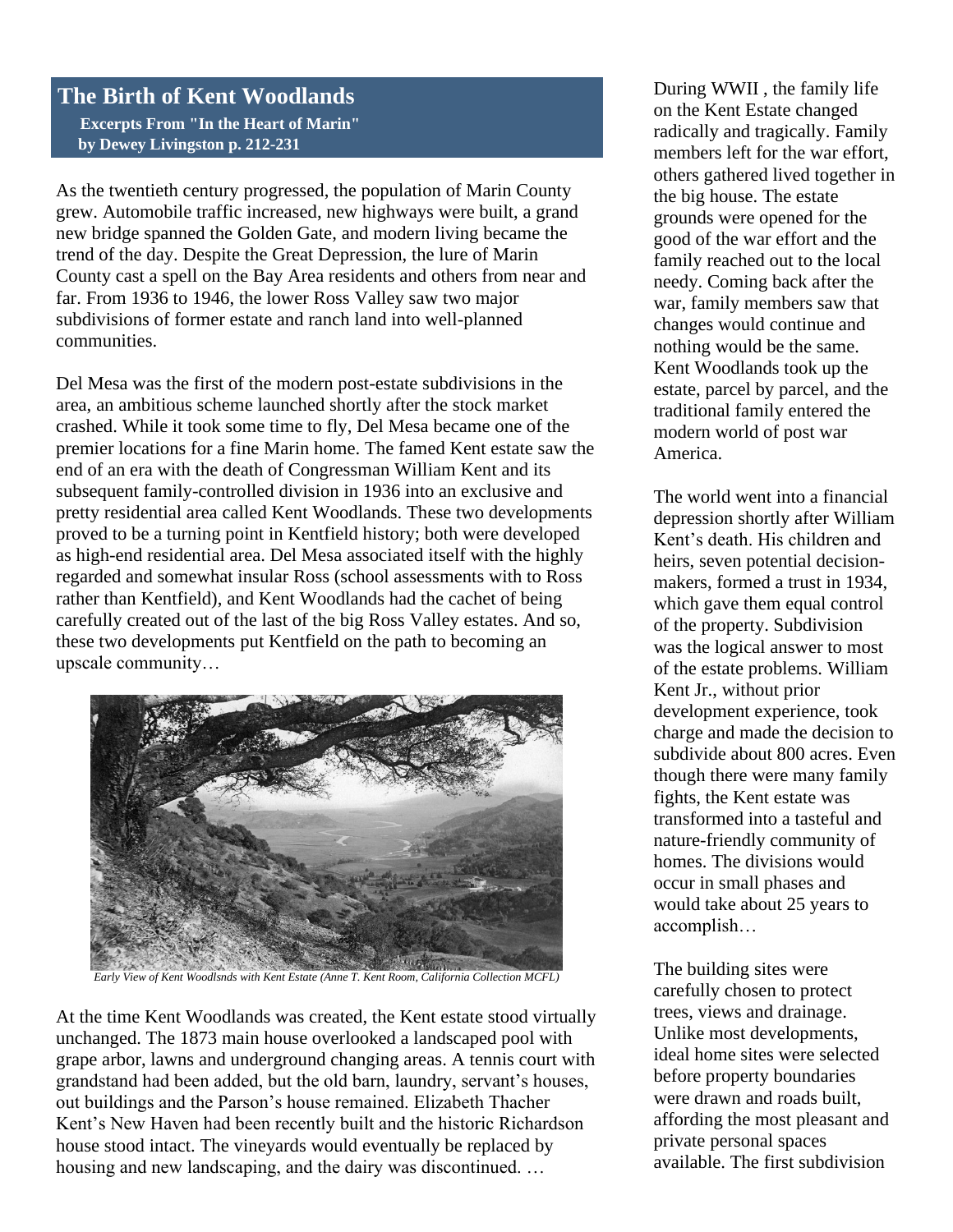map…created 28 lots along newly laid out Rancheria Road. Lots ranged in price from \$2500 to \$5250 with most in the \$3000 range….Roads were gradually extended up Woodland and Goodhill in 1940… Early residents enjoyed a back yard not unlike the Kent's. With construction beginning in the low areas, all of the surrounding hills remained open and wild.

when it was improved into a real roadway. This route roughly followed today's Magnolia Avenue and College Avenue, fording Corte Madera Creek somewhere near today's College of Marin, and heading west up the valley on today's route of Sir Francis Drake Boulevard. As public roads were built, they followed this route….

After World War II, new property owners hired top architects of the day, and so Kent Woodlands soon exhibited fine examples of the work such architects as William Wurster, Joseph Esherick …and Charles Warren Callister among others. Following a movement that would be termed the Bay Area Tradition (Mid Century Modern to others) that utilized a simplicity of style, attention to the environment and ample use of raw local materials, many of these homes were featured in national architecture and fine living magazines and have been subject of a number of architectural studies…Prominent Bay Area landscape architects also worked in Kent Woodlands, including Thomas Church, Robert Royston and Lawrence Halprin…

The story of the historically important post-war architectural renaissance at Kent Woodlands has a shocking ending: many of the cutting-edge houses have been demolished and replaced by larger estate homes. A handful remain but with no know protections in place.

For the most part the older Kent family houses survived the subdivision era. Some have been remodeled many times and threatened with demolition but the 1872 Richardson house still stands as does Elizabeth Thacher Kent's New Haven on Good hill. The Kent's 1873 main house has undergone updating and is privately owned. For many years it was the site of many public events and fundraisers but it is best remembered for the Ballet Aquacade.



*Kent family home 1880*

*Anne T Kent California Room MCFL*



*Joseph Esherick Mid Century Modern 1950 Kent Woodlands Home (Greatbuildings.com)*

# **The Drought has Returned**

What are you doing to save water? Do you remember the droughts of 1973 and 1976-77? It was a time when many of us began to conserve water on a regular basis, many of us continuing to be aware of water waste and finding it more challenging to save even more. In 1973, the now bike lane on the Richmond San Rafael Bridge, provided life support with a pipeline bringing water from the California water system across the bay. We gerrymandered our washers to use rinse water in our gardens and lawns went dry. We established the "yellow is mellow, brown down" mantra for the bathroom. No more playing in the sprinklers, washing cars or long showers.